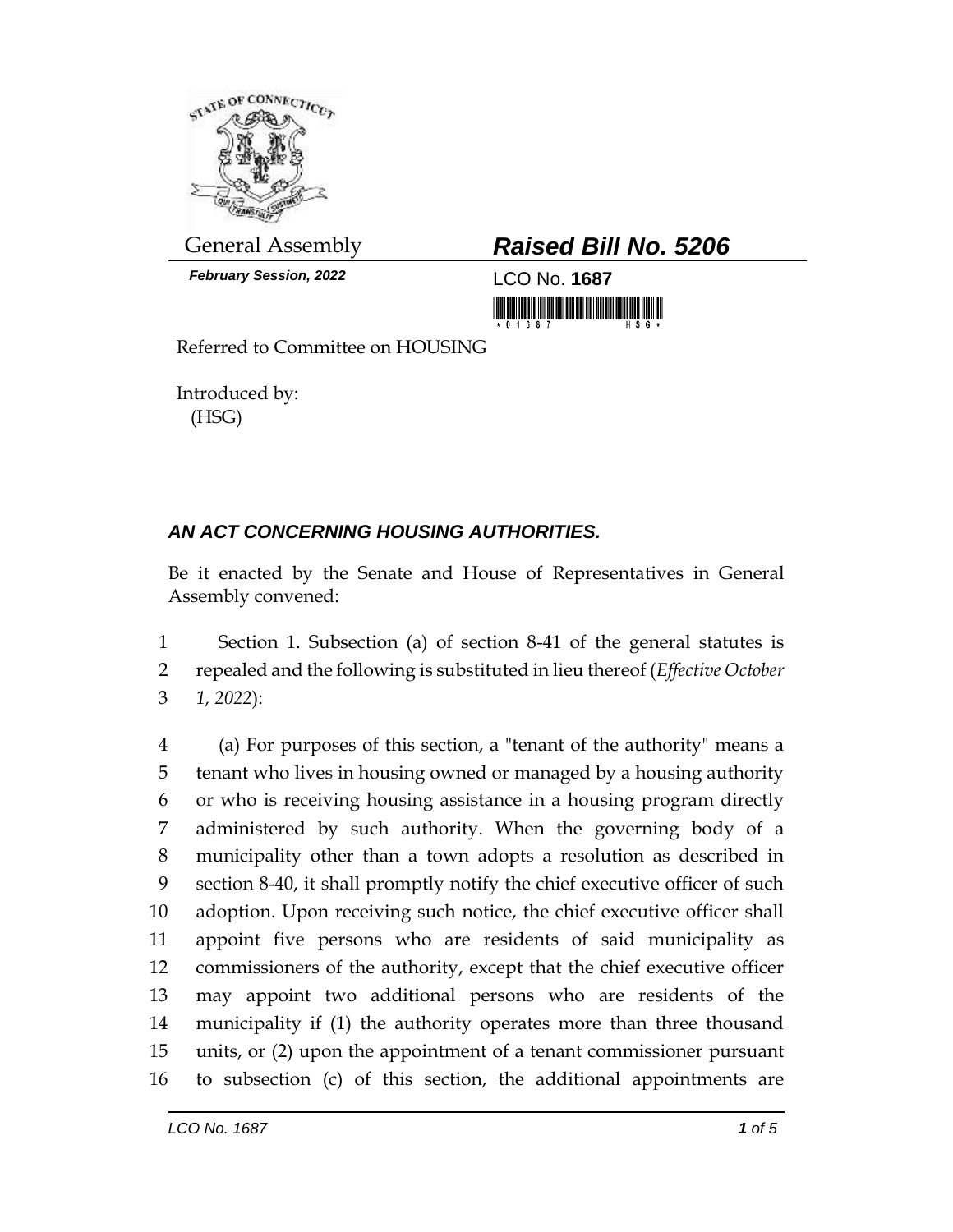necessary to achieve compliance with 24 CFR 964.415 or section 9-167a. If the governing body of a town adopts such a resolution, such body shall appoint five persons who are residents of said town as commissioners of the authority created for such town, except that such body may appoint two additional persons who are residents of the town if, upon the appointment of a tenant commissioner pursuant to subsection (c) of this section, the additional appointments are necessary to achieve compliance with 24 CFR 964.415 or section 9-167a. The commissioners who are first so appointed shall be designated to serve 26 for a term of either one, two, three, four or five years, except that if the authority has five members, the terms of not more than one member shall expire in the same year. Terms shall commence on the first day of the month next succeeding the date of their appointment, and annually thereafter a commissioner shall be appointed to serve for five years except that any vacancy which may occur because of a change of residence by a commissioner, removal of a commissioner, resignation or death shall be filled for the unexpired portion of the term. If a governing body increases the membership of the authority on or after July 1, 1995, such governing body shall, by resolution, provide for a term of five years for each such additional member. The term of the chairman shall be three years. At least one of such commissioners of an authority having five members, and at least two of such commissioners of an authority having more than five members, shall be a tenant or tenants of the authority selected pursuant to subsection (c) of this section. If, on October 1, 1979, a municipality has adopted a resolution as described in section 8-40, but has no tenants serving as commissioners, the chief executive officer of a municipality other than a town or the governing body of a town shall appoint a tenant who meets the qualifications set out in this section as a commissioner of such authority when the next vacancy occurs. No commissioner of an authority may hold any public office in the municipality for which the authority is created. A commissioner shall hold office until said commissioner's successor is 49 appointed and has qualified. Not later than January 1, 2023, each commissioner who is serving on said date and, thereafter, upon appointment, each newly appointed commissioner who is not a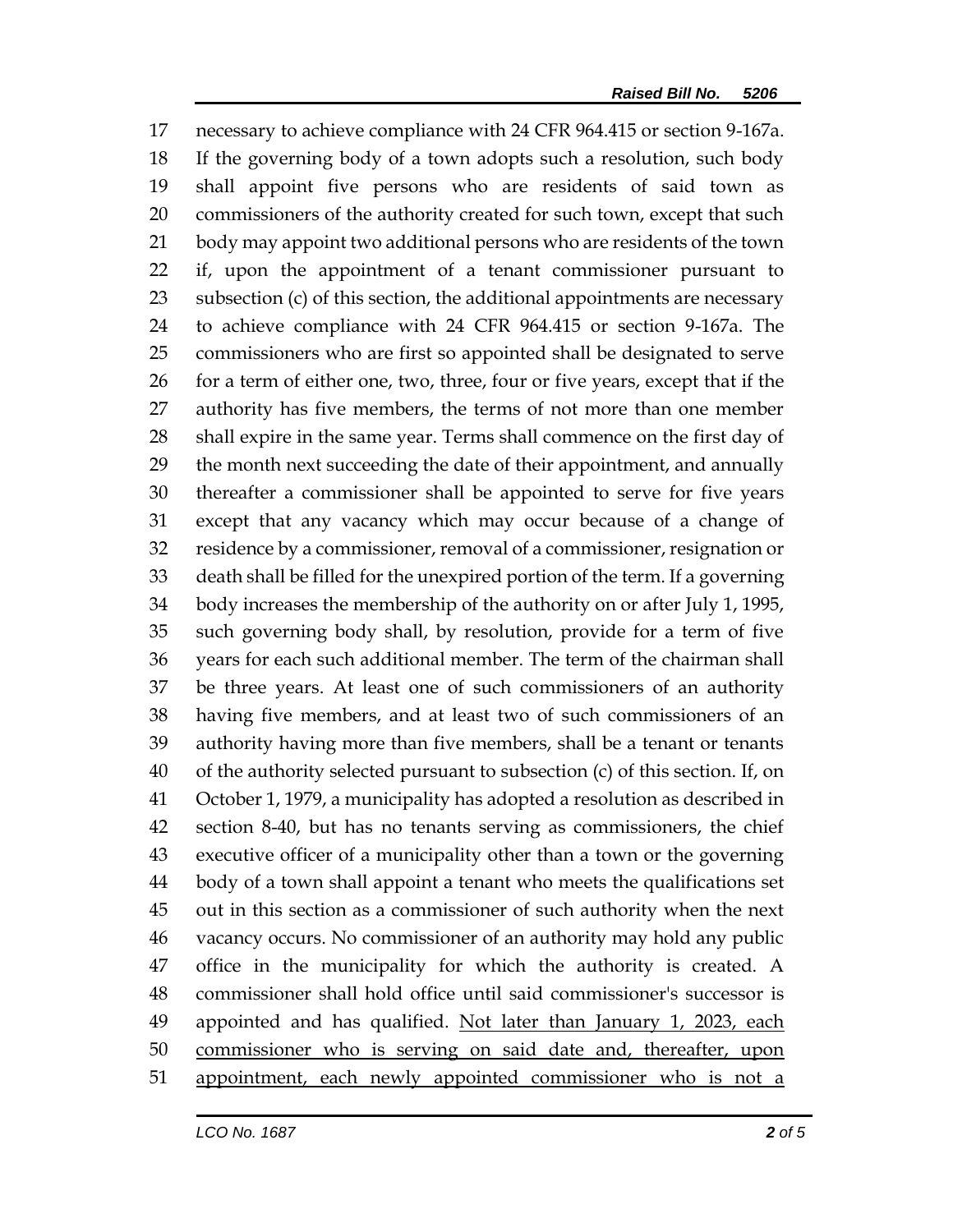reappointed commissioner, shall participate in a training for housing authority commissioners provided by the United States Department of 54 Housing and Urban Development. A certificate of the appointment or reappointment of any commissioner shall be filed with the clerk and shall be conclusive evidence of the legal appointment of such commissioner, after said commissioner has taken an oath in the form prescribed in the first paragraph of section 1-25. The powers of each authority shall be vested in the commissioners thereof. Three commissioners shall constitute a quorum if the authority consists of five commissioners. Four commissioners shall constitute a quorum if the authority consists of more than five commissioners. Action may be taken by the authority upon a vote of not less than a majority of the commissioners present, unless the bylaws of the authority require a larger number. The chief executive officer, or, in the case of an authority for a town, the governing body of the town, shall designate which of the commissioners shall be the first chairman, but when the office of chairman of the authority becomes vacant, the authority shall select a chairman from among its commissioners. An authority shall select from among its commissioners a vice chairman, and it may employ a secretary, who shall be executive director, and technical experts and such other officers, agents and employees, permanent and temporary, as it requires, and shall determine their qualifications, duties and compensation, provided, in municipalities having a civil service law, all appointments and promotions, except the employment of the secretary, shall be based on examinations given and lists prepared under such law, and, except so far as may be inconsistent with the terms of this chapter, such civil service law and regulations adopted thereunder shall apply to such housing authority and its personnel. For such legal services as it requires, an authority may employ its own counsel and legal staff. An authority may delegate any of its powers and duties to one or more of its agents or employees. A commissioner, or any employee of the authority who handles its funds, shall be required to furnish an adequate bond. The commissioners shall serve without compensation, but shall be entitled to reimbursement for their actual and necessary expenses incurred in the performance of their official duties.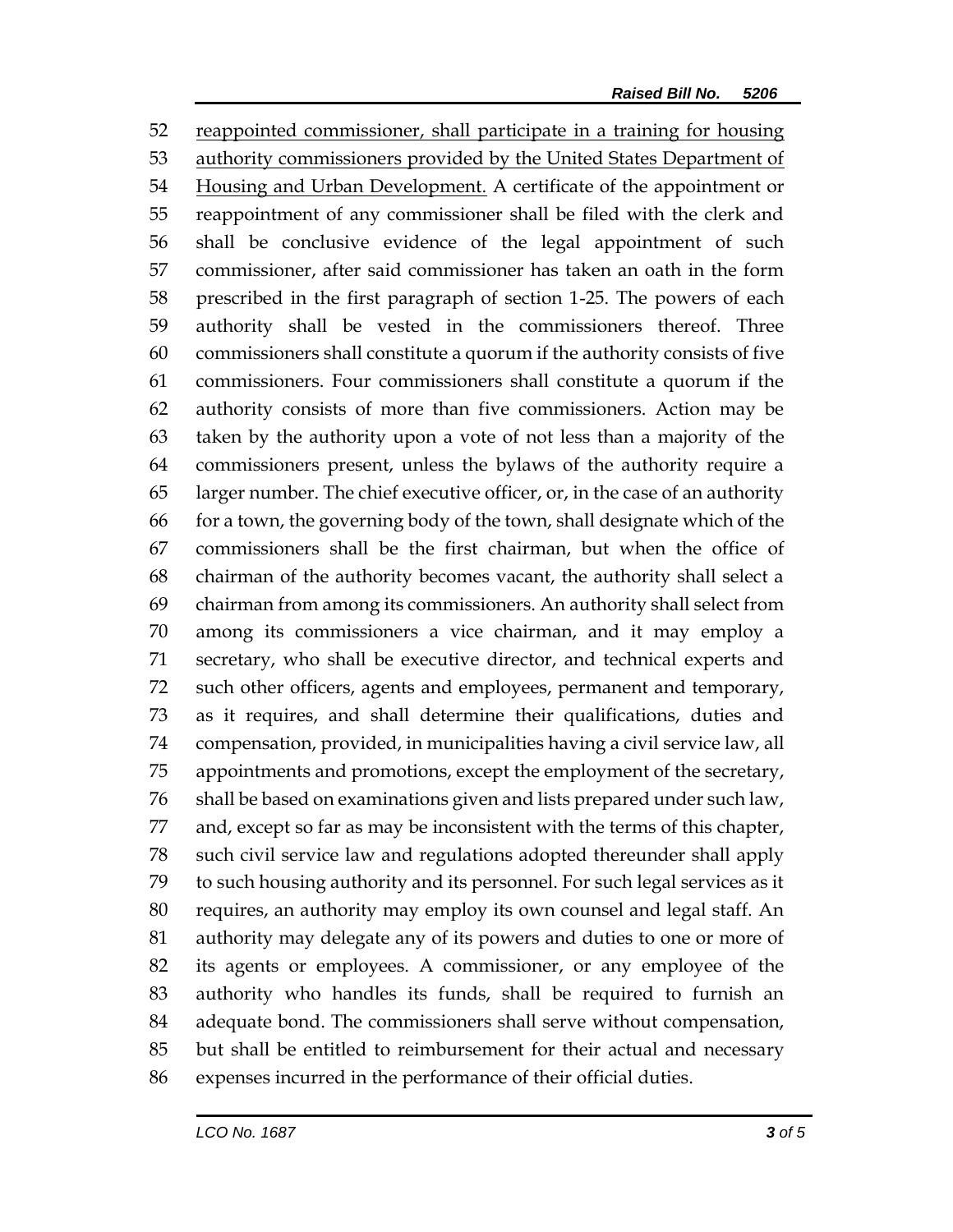Sec. 2. Section 8-68f of the general statutes is repealed and the following is substituted in lieu thereof (*Effective October 1, 2022*):

 Each housing authority **[**which**]** that receives financial assistance under any state housing program, and the Connecticut Housing Finance Authority or its subsidiary when **[**said**]** such authority or subsidiary is the successor owner of housing previously owned by a housing authority under part II or part VI of this chapter, shall, for housing which it owns and operates, (1) provide each of its tenants with a written lease, (2) provide each of its tenants, at the time the tenant signs an initial lease and, annually thereafter, contact information for the management of the housing authority, the local department of public health and the Commission on Human Rights and Opportunities, and a copy of the guidance concerning rights and responsibilities of landlords and tenants that is posted on the Internet web site of the Judicial Branch, (3) adopt a procedure for hearing tenant complaints and grievances, **[**(3)**]** (4) adopt procedures for soliciting tenant comment on proposed changes in housing authority policies and procedures, including changes to its lease and to its admission and occupancy policies, and **[**(4)**]** (5) encourage tenant participation in the housing authority's operation of state housing programs, including, where appropriate, the facilitation of tenant participation in the management of housing projects. If such housing authority or the Connecticut Housing Finance Authority or its subsidiary operates both a federal and a state-assisted housing program, it shall use the same procedure for hearing tenant grievances in both programs. The Commissioner of Housing shall adopt regulations in accordance with the provisions of chapter 54 to establish uniform minimum standards for the requirements in this section.

 Sec. 3. Section 8-68d of the general statutes is repealed and the following is substituted in lieu thereof (*Effective October 1, 2022*):

116 (a) Each housing authority shall submit a report to the Commissioner of Housing and the chief executive officer of the municipality in which the authority is located not later than March first, annually. The report shall contain (1) an inventory of all existing housing owned or operated